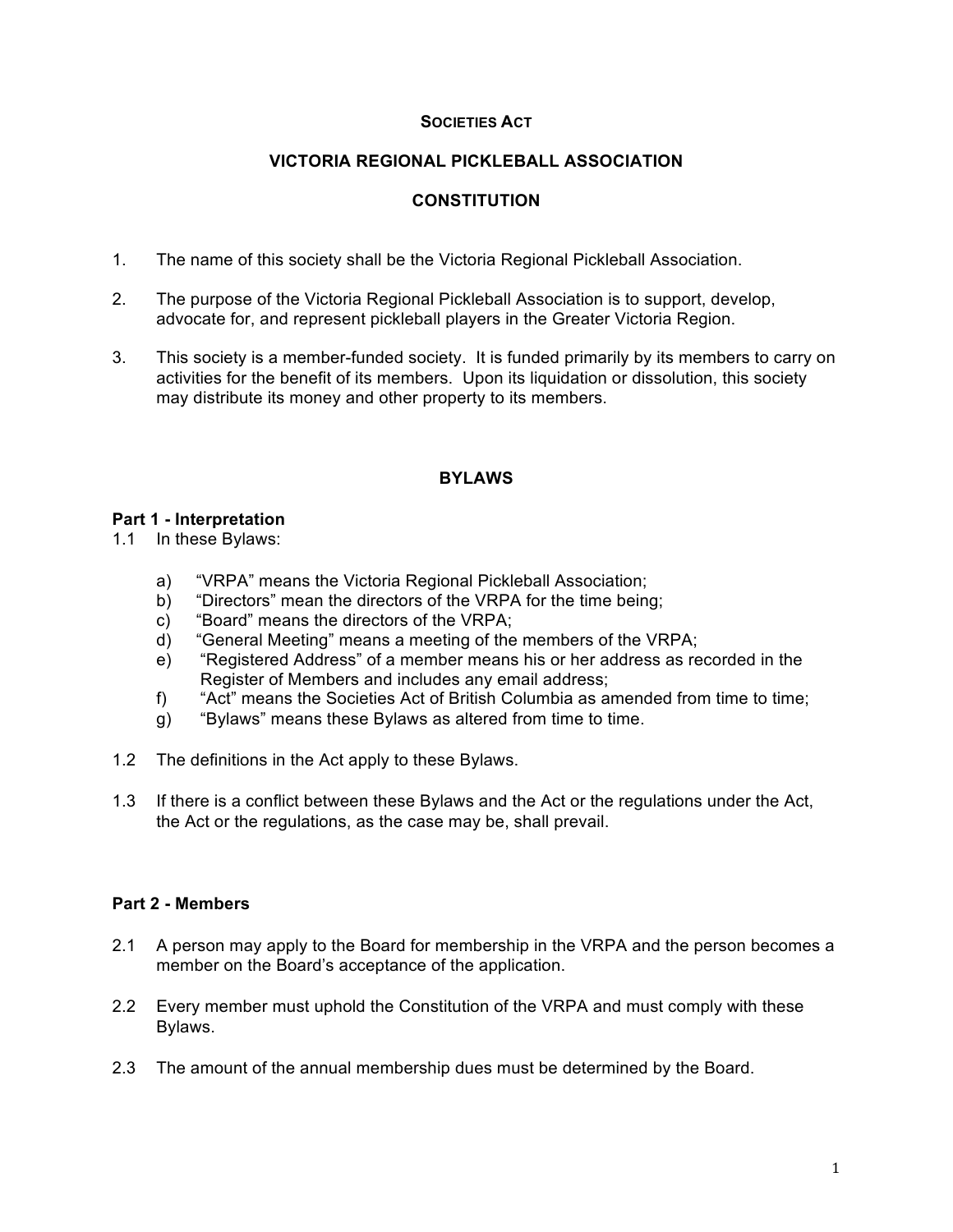- 2.4 A member is not in good standing if the member fails to pay the annual membership dues, if any, and the member is not in good standing so long as those dues remain unpaid.
- 2.5 All prospective members will be required to pay an initiation fee the first time they join the VRPA, plus that year's annual dues. If, in any subsequent year, a person ceases to be a member in good standing, and later chooses to again become a member in good standing, the person will be required to pay that year's annual dues.
- 2.6 A member who is not in good standing may not vote at a general meeting, and is deemed not to be a voting member for the purpose of consenting to a resolution of the voting members.
- 2.7 A person's membership is terminated if the person is not in good standing for 2 consecutive months.
- 2.8 Members in good standing are entitled to:
	- a) receive information about schedules, clinics, tournaments, and other matters as the Board may direct, by email;
	- b) attend all general meetings;
	- c) participate in VRPA tournaments and clinics as space permits;
	- d) receive a copy of the Constitution and Bylaws by email;
	- e) serve on committees;
	- f) vote on all issues at General Meetings;
	- g) stand for election as Officers and Directors; and
	- h) examine books and records of the VRPA upon at least 7 days' written notice.

## **Part 3 – General Meetings of Members**

- 3.1 A general meeting must be held at the time and place the Board determines.
- 3.2 The Board, on the requisition of 10 percent or more of the voting members of the VRPA must convene a general meeting of the society without delay.
- 3.3 At a general meeting, the following business is ordinary business:
	- a) adoption of rules of order;
	- b) consideration of any financial statements of the VRPA presented to the meeting;
	- c) consideration of the reports, if any, of the directors or auditor;
	- d) election or appointment of directors;
	- e) appointment of an auditor, if any;
	- f) business arising out of a report of the directors not requiring the passing of a special resolution.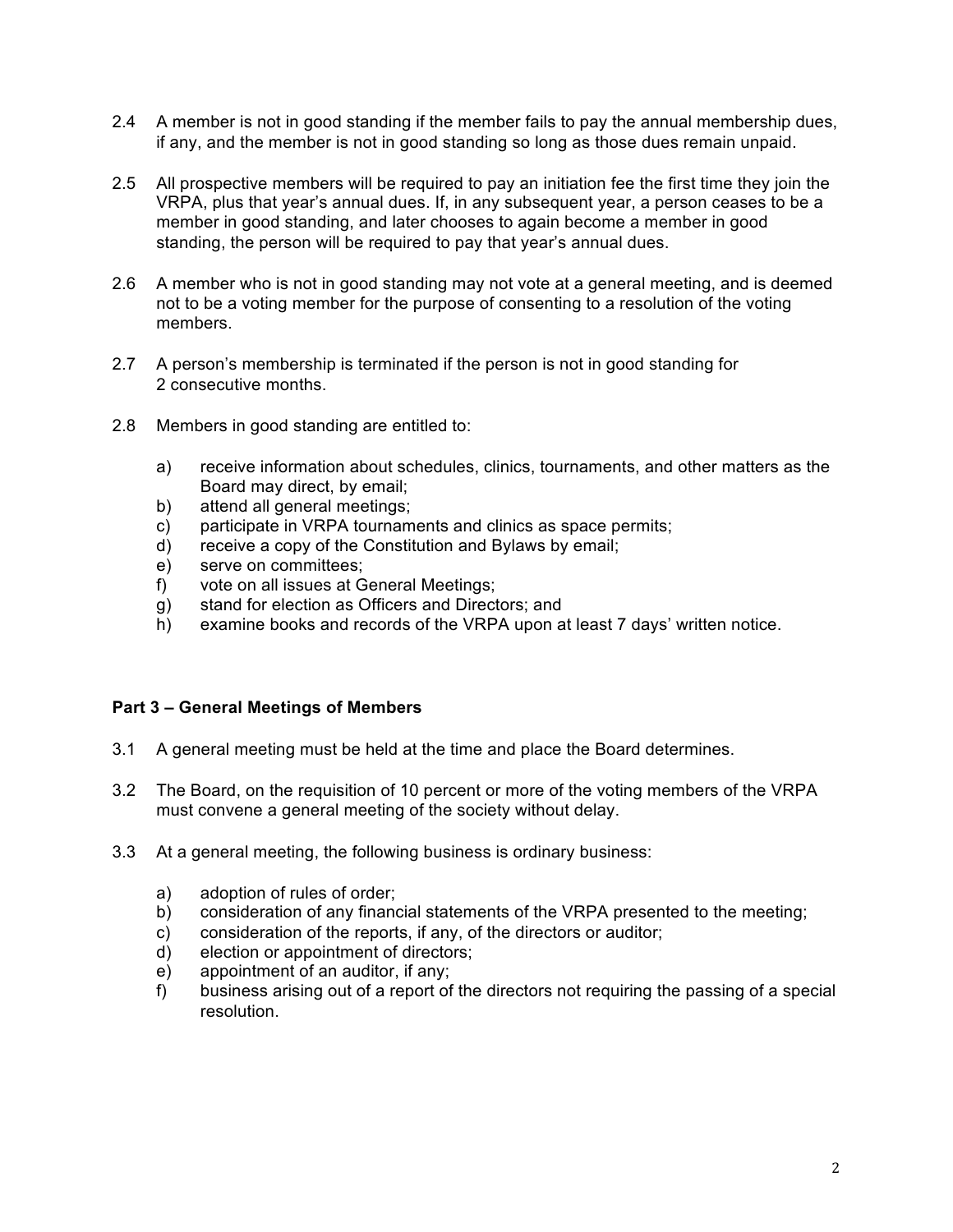- 3.4 A notice of a general meeting must state the nature of any business, other than ordinary business, to be transacted at the meeting in sufficient detail to permit a member receiving the notice to form a reasoned judgment concerning that business.
- 3.5 The following individual is entitled to preside as the chair of a general meeting:
	- a) the individual, if any, appointed by the Board to preside as the chair;
	- b) if the Board has not appointed an individual to preside as the chair or the individual appointed by the Board is unable to preside as the chair,
		- i. the president,
		- ii. the vice-president, if the president is unable to preside as the chair, or
		- iii. one of the other directors present at the meeting, if both the president and vice-president are unable to preside as the chair.
- 3.6 If there is no individual entitled under these Bylaws who is able to preside as the chair of a general meeting within 15 minutes from the time set for holding the meeting, the voting members who are present must elect an individual present at the meeting to preside as the chair.
- 3.7 Business, other than the election of the chair of the meeting and the adjournment or termination of the meeting, must not be transacted at a general meeting unless a quorum of voting members is present.
- 3.8 The quorum for the transaction of business at a general meeting is 10 percent or more of the voting members.
- 3.9 If, within 30 minutes from the time set for holding a general meeting, a quorum of voting members is not present,

 a) In the case of meeting convened on the requisition of members, the meeting is terminated, and

- b) In any other case, the meeting stands adjourned to the earliest possible time and date at a suitable location. If a quorum is not present within 30 minutes from the time set for holding the continuation of the adjourned meeting, the voting members who are present constitute a quorum for that meeting.
- 3.10 If, at any time during a general meeting, there ceases to be a quorum of voting members present, business currently in progress must be suspended until there is a quorum present or until the meeting is adjourned or terminated.
- 3.11 The chair of a general meeting must, if so directed by the voting members at the meeting, adjourn the meeting from time to time and from place to place, but no business may be transacted at the continuation of the adjourned meeting other than business left unfinished at the adjourned meeting.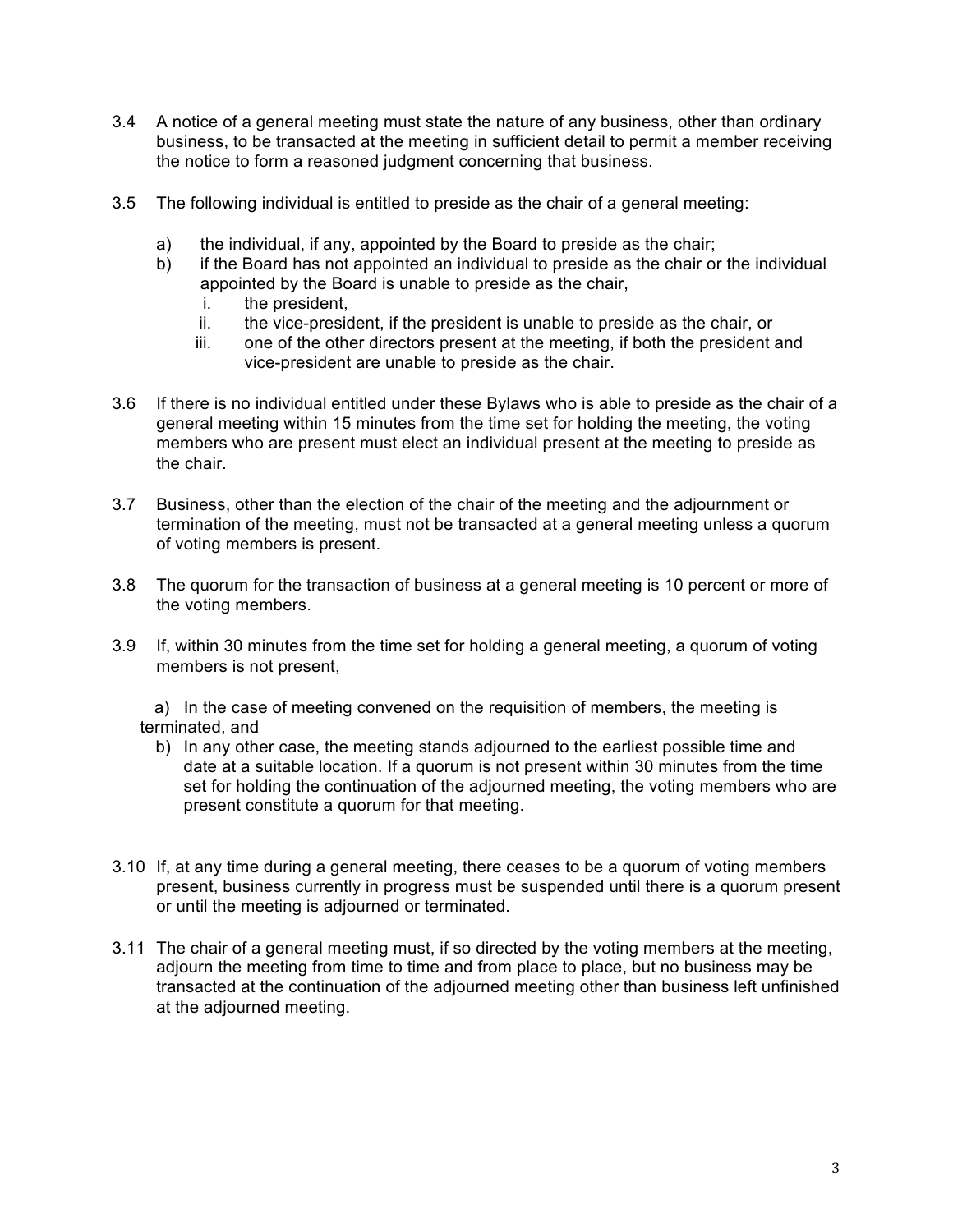- 3.12 It is not necessary to give notice of a continuation of an adjourned general meeting, or of the business to be transacted at a continuation of an adjourned general meeting, unless that general meeting is adjourned for 30 days or more, in which case, notice of the continuation of the adjourned meeting must be given.
- 3.13 The order of business at a general meeting is as follows:
	- a) elect an individual to chair the meeting, if necessary;
	- b) determine that there is a quorum;
	- c) approve the agenda;
	- d) approve the minutes from the previous general meeting;
	- e) deal with unfinished business from the previous general meeting;
	- $f$  if the meeting is an annual general meeting,
		- i. Receive the directors' report on the financial statements of the Association for the previous financial year, and the auditor's report, if any, on those statements,
		- ii. Receive any other reports of directors' activities and decisions since the previous annual general meeting,
		- iii. Elect or appoint directors, and
		- iv. Appoint an auditor, if any;
	- g) deal with new business, including any matters about which notice has been given to the members in the notice of meeting;
	- h) terminate the meeting.

#### **Part 4 - Voting by Members**

- 4.1 All resolutions proposed at a general meeting must be seconded, and the chair of a general meeting may propose a resolution.
- 4.2 At a general meeting, voting must be by a show of hands, an oral vote, or another method that adequately discloses the intention of the voting members**.** If the chair of the meeting directs, or at least 2 members request, a vote by secret ballot, voting must be by secret ballot.
- 4.3 Bylaw changes and borrowing power above \$5,000 must be decided by a 2/3 majority vote of the voting members present at the meeting. All other motions, unless otherwise stipulated in these Bylaws must be decided by a simple majority of 50 percent plus one of the voting members present at the meeting.
- 4.4 The chair of a general meeting must announce the outcome of each vote and that outcome must be recorded in the minutes of the meeting
- 4.5 Voting by proxy is permitted.

#### **Part 5 – Directors**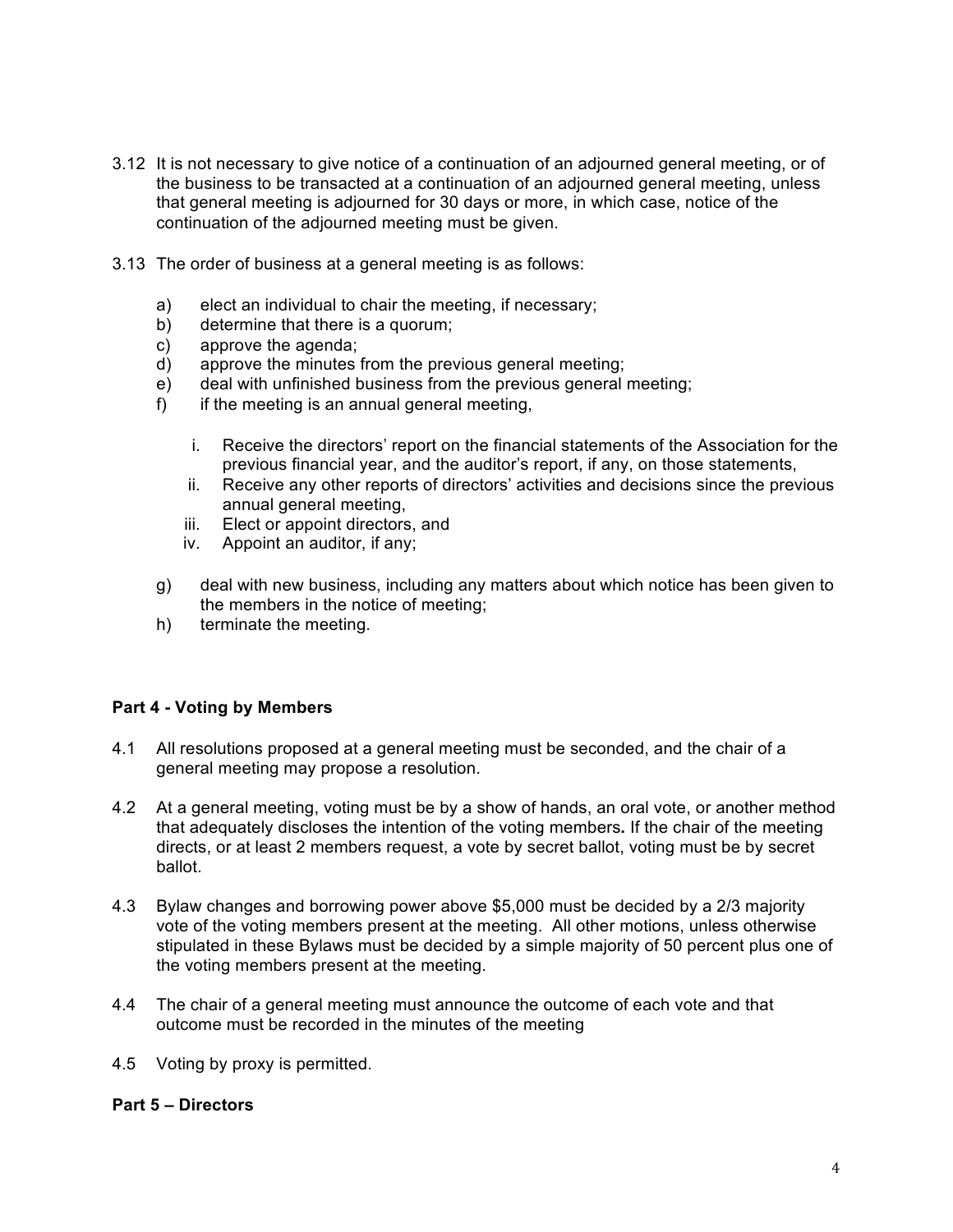- 5.1 The VRPA must have no fewer than 3 and no more than 7 elected directors.
- 5.2 At each annual general meeting, the voting members entitled to vote for the election or appointment of directors must elect or appoint the Board.
- 5.3 The Board may, at any time, appoint a voting member as a director to fill a vacancy that arises on the Board as a result of the resignation, death or incapacity of a director during the director's term of office.
- 5.4 A director appointed by the Board to fill a vacancy ceases to be a director at the end of the unexpired portion of the term of office for that individual whose departure from office created the vacancy.

## **Part 6 – Directors' Meetings**

- 6.1 The directors may regulate their meetings and proceedings as they deem fit.
- 6.2 At least 2 days' notice of a directors' meeting must be given unless all the directors agree to a shorter notice period.
- 6.3 The accidental omission to give notice of a directors' meeting to a director, or the non-receipt of a notice by a director, does not invalidate proceedings at the meeting.
- 6.4 Quorum for the transaction of business at a director's meeting is a majority of the directors.
- 6.5 The directors may appoint special committees as needed. These may include, but not be limited to, committees such as tournaments, communications, social events, and rules.

# **Part 7 – Board Positions**

- 7.1 The elected officers of the VRPA shall be: President, Vice-President, Secretary, Treasurer, plus three Directors. Any member in good standing is eligible to run for these positions. The unelected officer of the VRPA shall be the Past-President.
- 7.2 The initial Board of Directors will be comprised of 4 positions of 2-year terms, and 3 positions of 1 year so that they expire in alternate years. Terms will run from September through August.
- 7.3 The president is the chair of the Board and is responsible for supervising the other directors in the execution of their duties.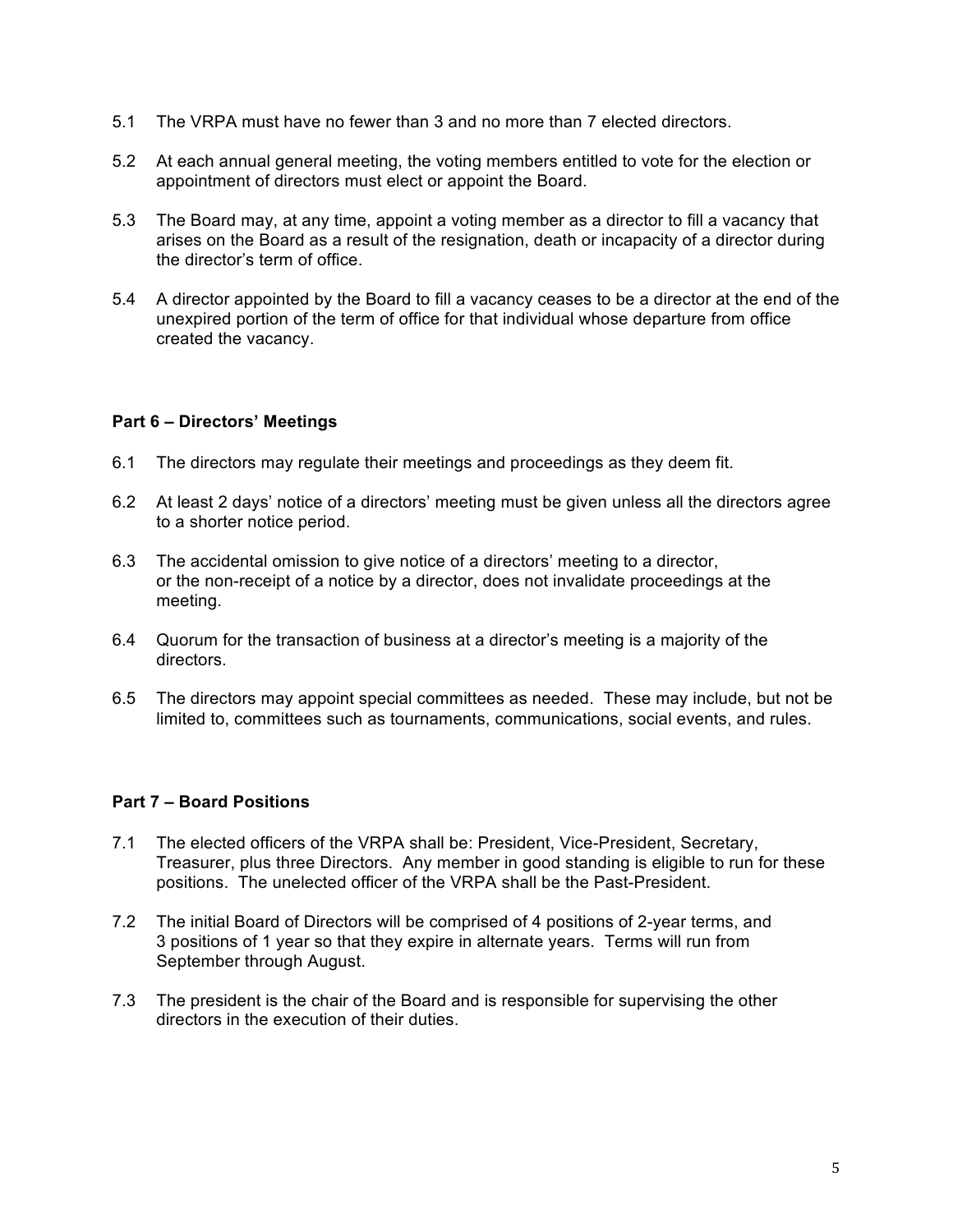- 7.4 The vice-president is the vice-chair of the Board and is responsible for carrying out the duties of the president if the president is unable to act.
- 7.5 The past-president is a voluntary unelected member of the Board and is responsible for such duties as the Board may assign.
- 7.6 The secretary is responsible for doing, or making the necessary arrangements for, the following:
	- a) issuing notices of general meetings and directors' meetings;
	- b) taking minutes of general meetings and directors' meetings;
	- c) keeping the records of the VRPA in accordance with the Act;
	- d) conducting the correspondence of the Board;
	- e) filing the annual report of the VRPA and making any other filings with the registrar under the Act;
	- f) maintaining the Register of Members.
- 7.7 In the absence of the secretary from a meeting, the Board must appoint another individual to act as secretary at the meeting.
- 7.8 The treasurer is responsible for doing, or making the necessary arrangements for, the following:
	- a) receiving and banking monies collected from the members or other sources;
	- b) keeping accounting records in respect of the Society's financial transactions;
	- c) preparing the Society's financial statements;
	- d) filing the Society's tax returns, if necessary.
- 7.9 The offices of secretary and treasurer may be held by one person who is to be known as the secretary-treasurer.
- 7.10 In the absence of the secretary from a meeting, the directors must appoint another person to act as secretary at the meeting.

## **Part 8 – Borrowing**

8.1 The directors may not, on behalf of the VRPA, borrow funds in excess of \$5,000 unless authorized by a 2/3 majority vote of the voting members present at a General Meeting.

## **Part 9 – Remuneration of Directors and Signing Authority**

9.1 These Bylaws do not permit the VRPA to pay a director remuneration for being a director, but the VRPA may, subject to the Act, pay remuneration to a director for services provided by the Director to the VRPA in another capacity.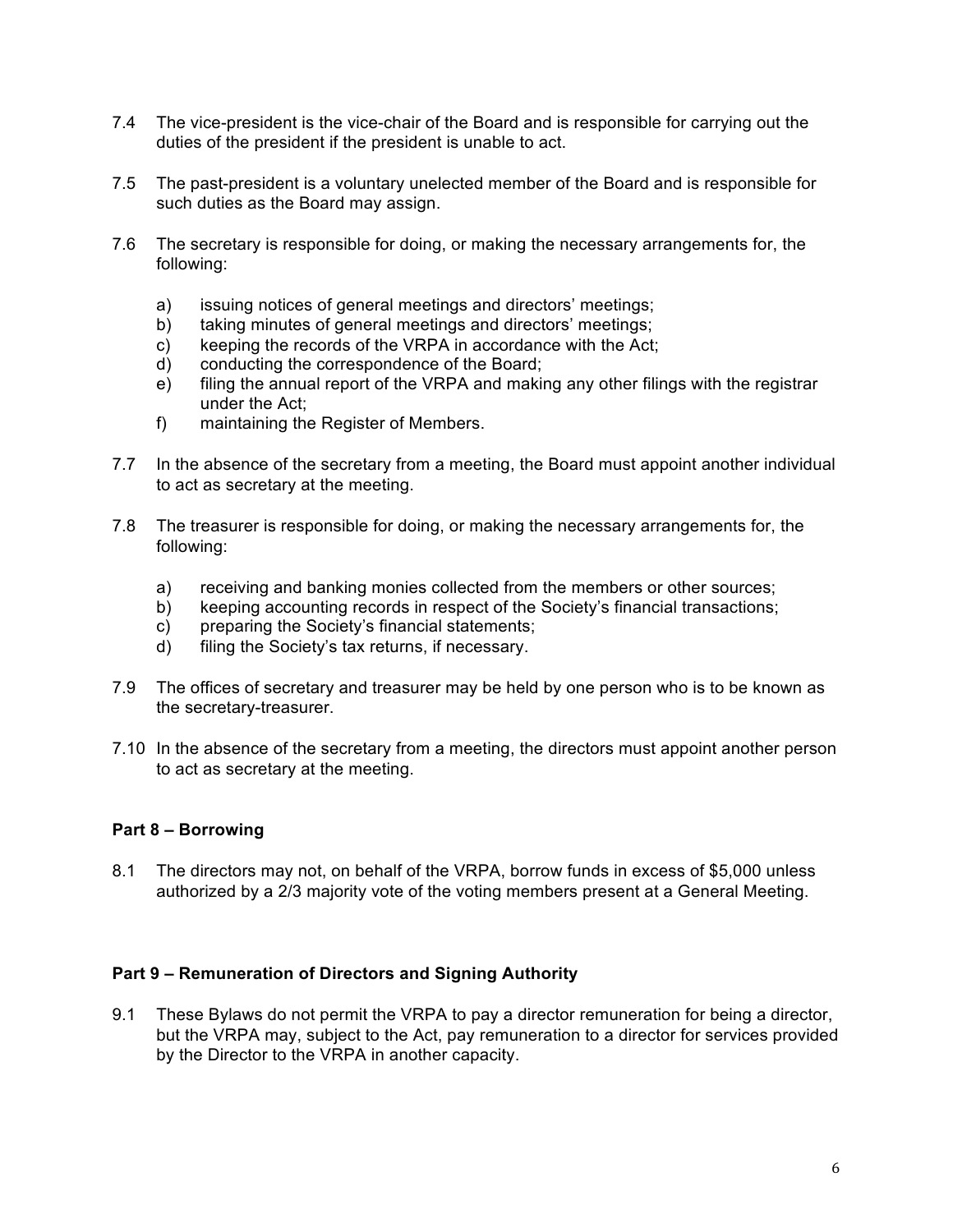- 9.2 A contract or other record to be signed by the VRPA must be signed on behalf of the VRPA
	- a) by the president, together with one other director,
	- b) if the president is unable to provide a signature, by the vice-president together with one other director,
	- c) if the president and vice-president are both unable to provide signatures, by any 2 other directors, or
	- d) in any case, by one or more individuals authorized by the Board to sign the record on behalf of the VRPA.
- 9.3 A cheque to be signed by the Society must be signed on behalf of the VRPA by any two of the treasurer, president and vice-president.

## **Part 10 – Additional Expenses**

- 10.1 The initiation fee and annual dues do not include the cost of rental for games or activities scheduled by the VRPA, nor does it include any VRPA tournaments that may be scheduled.
- 10.2 Any fees associated with activities or tournaments will be assessed on a cost basis and paid by the participating members.
- 10.3 The members may agree at a general meeting to further assessments such as rental fees, insurance premiums, and equipment.

## **Part 11 - Fiscal Year**

- 11.1 The fiscal year of the VRPA shall start on the 1st day of July and end the 30th day of June. Annual dues, when paid in full will be valid for this period.
- 11.2 There shall be a review of the VRPA finances each year. The directors shall decide the nature and extent of the review.

#### **Part 12 - Amendments**

12.1 The Bylaws shall be amended by a 2/3 majority vote of the voting members in attendance at a general meeting.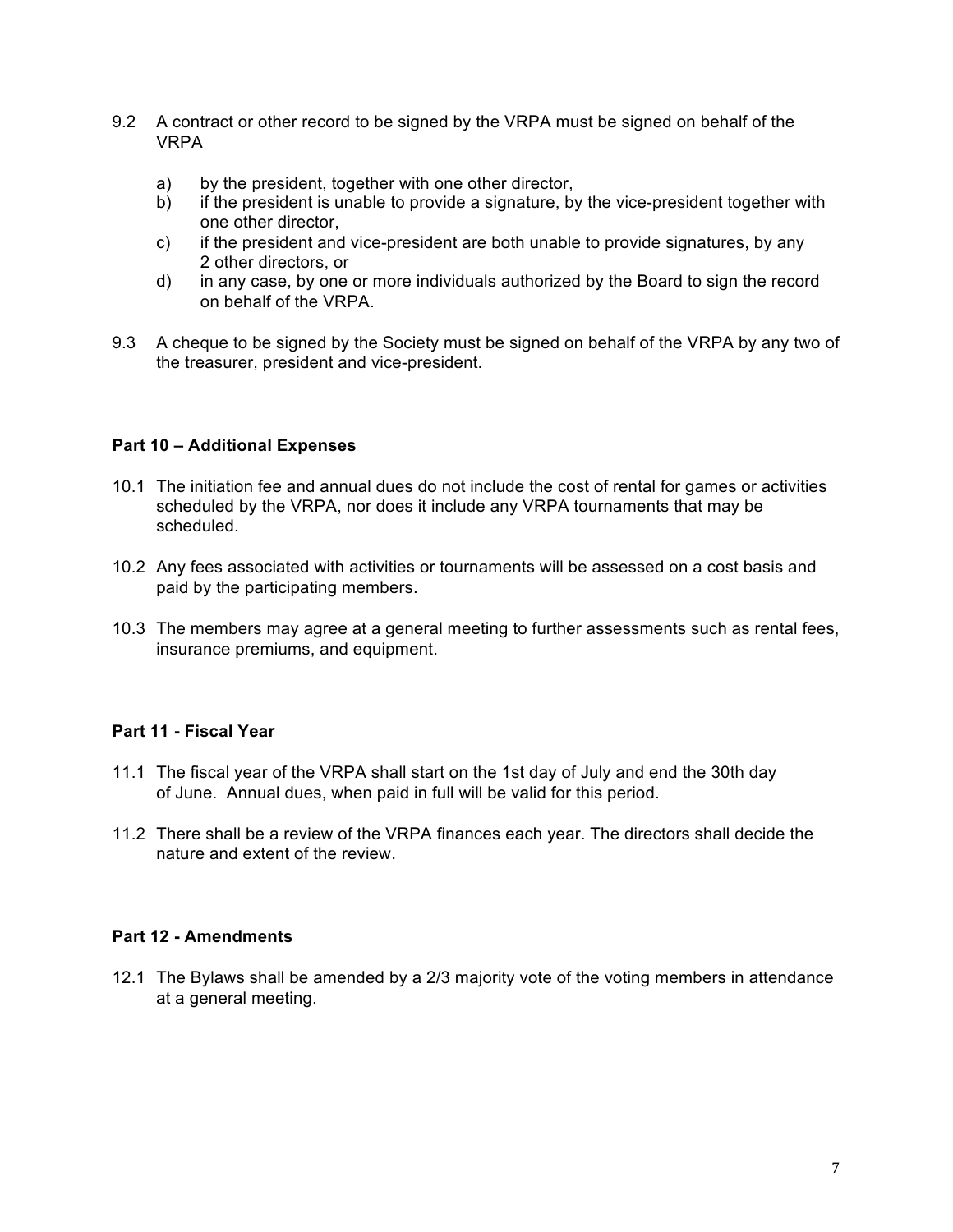## **Part 13 – Notice to Members**

- 13.1 Notice may be given to a member by email as per the email address on the Register of Members.
- 13.2 Notice by email shall be deemed to have been sent on the date shown on the email.
- 13.3 Notice of a general meeting shall be given to every member in good standing.

## **Part 14 – Dissolution**

14.1 On dissolution of the VRPA, any money and property remaining, after all debts and liabilities are paid, shall be distributed among the members in good standing.

14.2 On dissolution of the VRPA, and before any distribution under clause 14.1, any property loaned to the VRPA shall be returned to the lender.